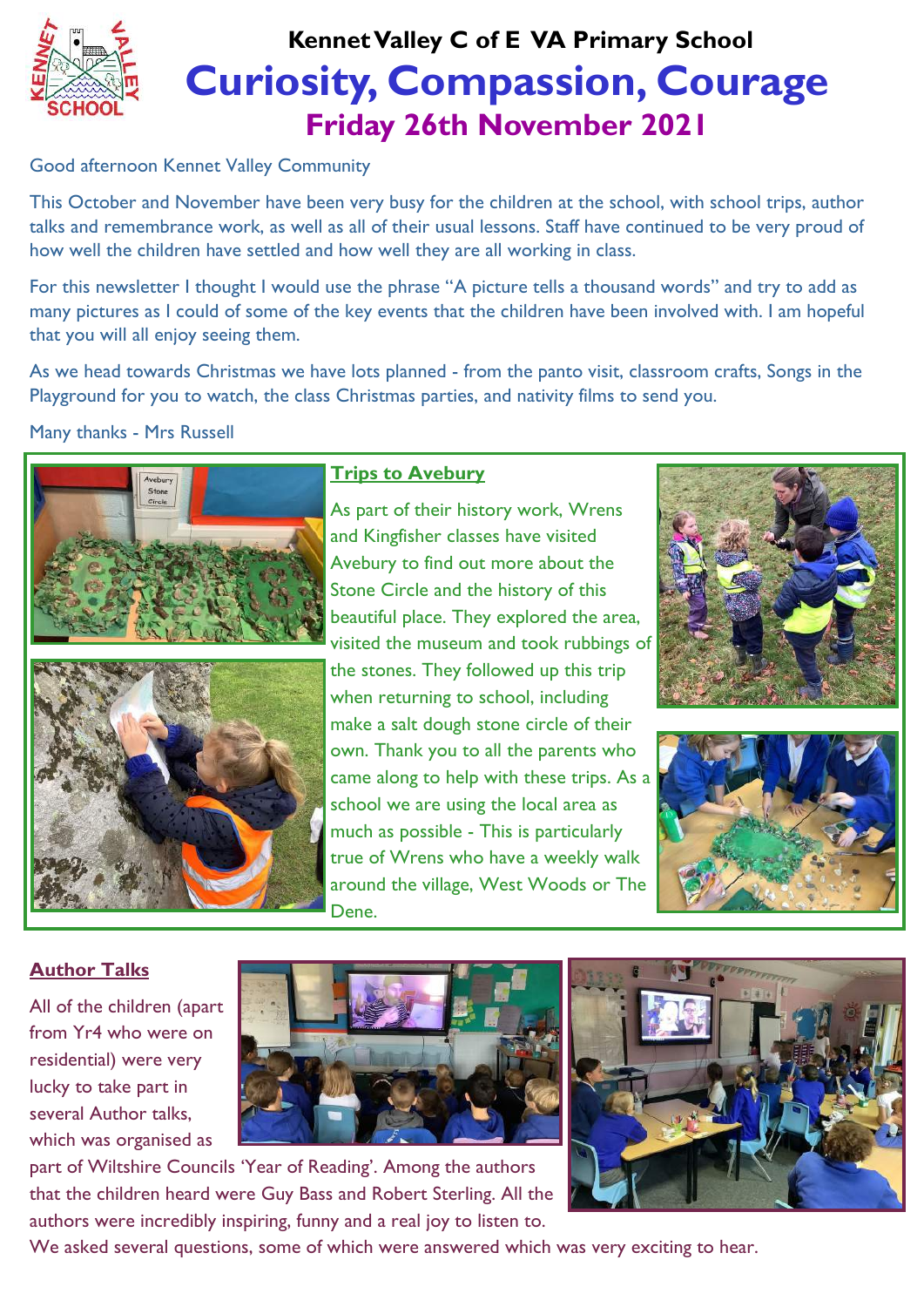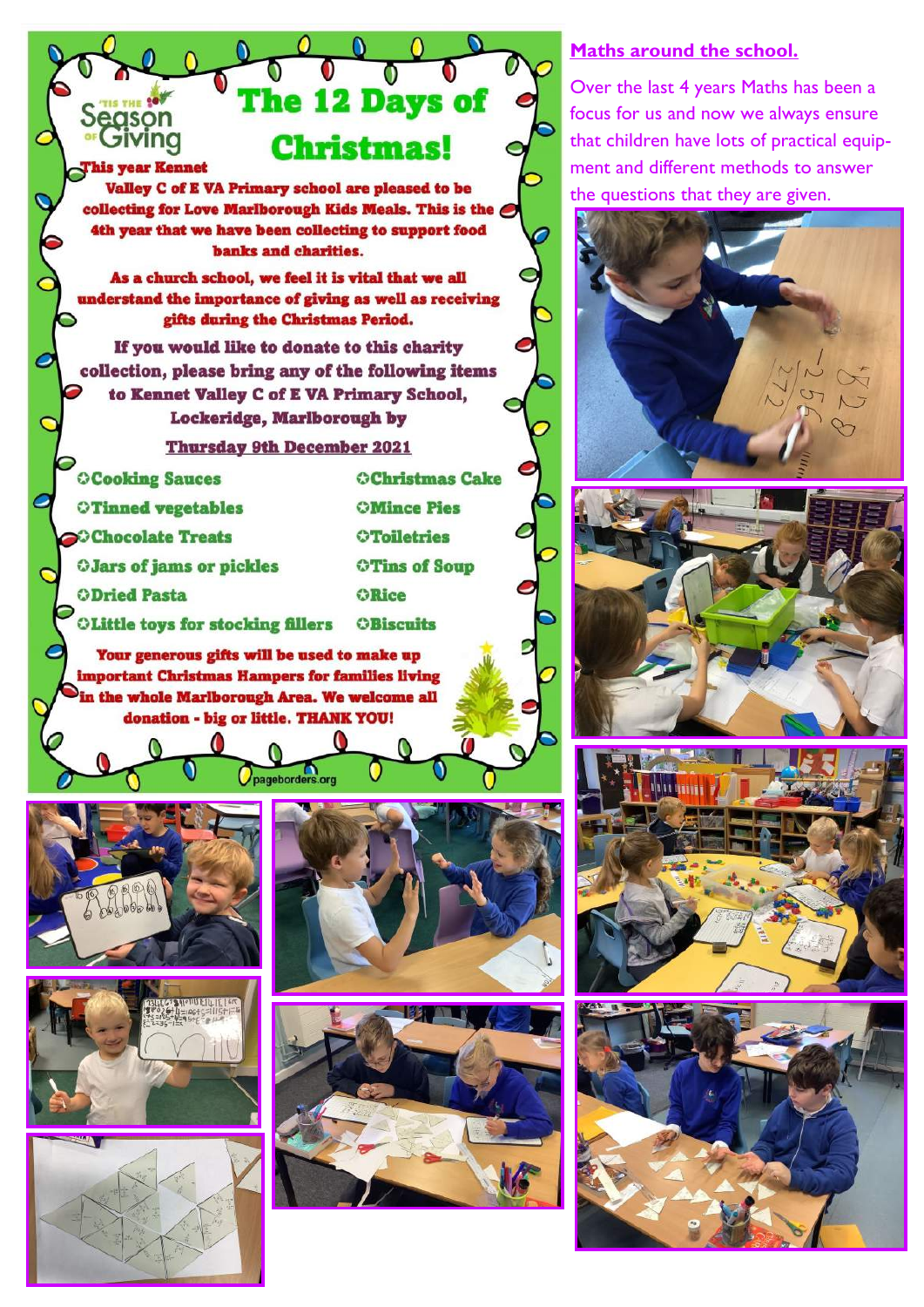#### Wrens' Trip to Marlborough College

On Friday 26th November, Wrens class were very lucky to have an afternoon at the Science Department of Marlborough College. They were invited by Mr Birkill and the children loved their time at the college. We would all like to say a HUGE thank you to Mr Birkill for arranging this fantastic afternoon of science activities.













A big thank you to Marlborough College for providing transport for this afternoon as well.





#### Remembrance Day

This year the School Council made the plans for our Remembrance. They decided that each class should provide some art work to go onto a whole school display in one of our corridors, and asked Mrs Hues to put it up for them.

On the 11th November the school gathered together in the playground to observe the 2 minute silence.

Many of our children also took part in the Marlborough Remembrance parade and service, as they were representing organisation such as Brownies, Guides, Scout and Cubs.